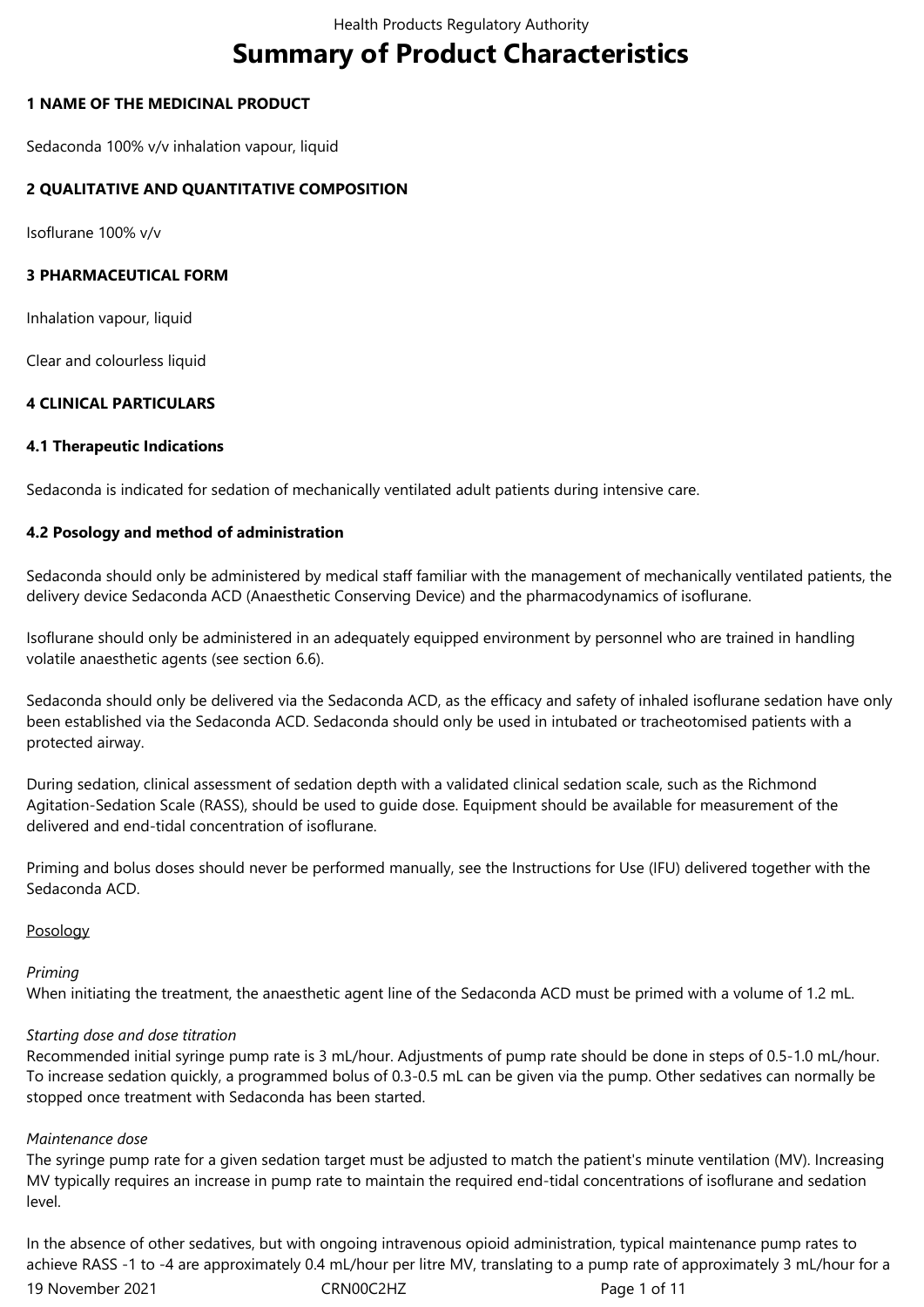patient with a MV of 7 L. Pump rate should be adjusted to the specific sedation target, taking into account the patient's age and medical condition, as well as concomitant centrally acting sedatives. Pump rates of up to 14 mL/hour may be required. Dose requirements do normally not increase over time, unless concomitant centrally acting sedatives are discontinued during treatment.

The maximum recommended long-term end-tidal isoflurane concentration during sedation is 1.0 %, although brief periods of up to 1.5 % may be used, for example during short procedures (e.g. patient repositioning) that require slightly deeper sedation. For short procedures or to increase sedation quickly, a programmed bolus of 0.3‑0.5 mL can be given via the pump.

During procedures involving instrumentation of the airway, such as bronchoscopy, other short-acting sedatives may be needed to maintain adequate sedation.

#### *Clinical evaluation of sedation level*

In the first two hours, or until the target sedation depth has been reached and is stable, frequent evaluations of sedation level with a validated sedation scale are recommended to guide dose titration. Thereafter, sedation depth should be assessed at a minimum every 4 hours.

During continuous neuromuscular blockade, clinical evaluation of sedation depth cannot be readily assessed. In these patients, end-tidal isoflurane concentration is informative.

#### *Special populations*

#### *Elderly*

In adults, increasing age is associated with greater sensitivity to isoflurane and therefore dose requirements may be lower in elderly patients.

#### *Renal impairment*

No dose adjustment is required for patients with renal impairment, see section 5.2.

#### *Hepatic impairment*

No dose adjustment is required for patients with hepatic impairment, see section 5.2. Isoflurane should be used with caution in patients with cirrhosis, viral hepatitis or other pre-existing liver disease (see section 4.4).

#### *Paediatric population*

The safety and efficacy of Sedaconda in children aged 0 to18 years have not yet been established. Currently available data are described in section 5.1 but no recommendation on posology can be made.

#### Method of administration

Sedaconda is for inhalation use.

Sedaconda should only be administered via the Sedaconda ACD and delivered from the Sedaconda Syringe, filled utilising the Sedaconda Filling Adapter. The Sedaconda ACD is a modified passive Heat and Moisture Exchanger (HME) and as such adds dead space to the breathing circuit. The patient's ventilatory status should be taken into consideration when selecting the Sedaconda ACD size, see the instructions for use delivered together with the Sedaconda ACD.

Sedaconda should be at room temperature when used. See section 6.6 for more information on using the Sedaconda Filling Adapter.

#### **4.3 Contraindications**

Sedaconda is contraindicated in patients with hypersensitivity to isoflurane or other halogenated volatile anaesthetic agents.

It is also contraindicated in patients with known or suspected genetic susceptibility to malignant hyperthermia.

#### **4.4 Special warnings and precautions for use**

Hypotension and respiratory depression may occur as the isoflurane dose is increased and sedation is deepened.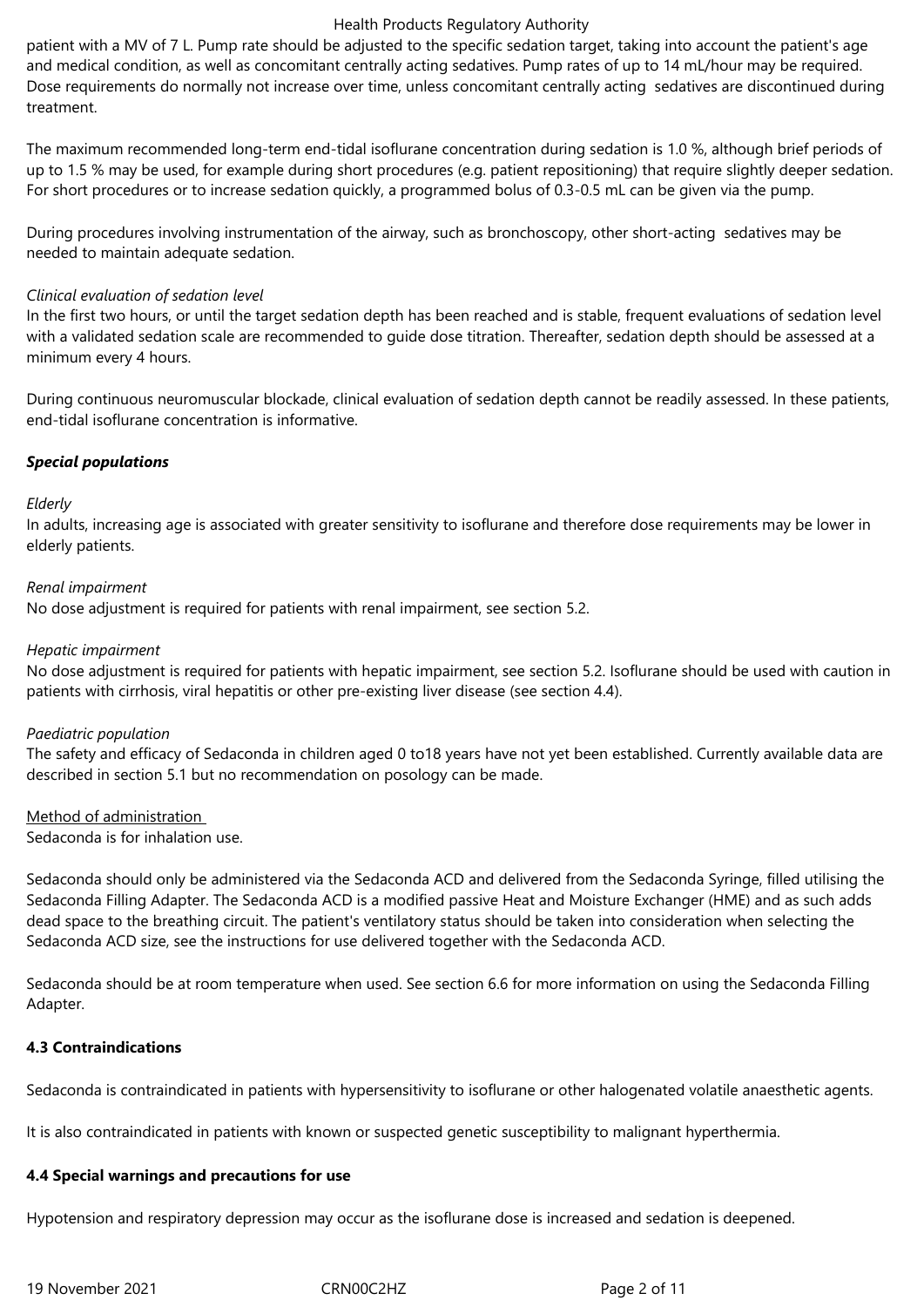Use of isoflurane in hypovolaemic, hypotensive and debilitated patients has not been extensively investigated. Caution should be exercised when administering isoflurane to such patients. A lower dose may be considered in these patients.

There is limited experience in the continuous use of isoflurane for longer duration than 48 hours. The use of isoflurane for longer than this period should be regularly reassessed.

During sedation with isoflurane, intracranial pressure (ICP) may increase slightly, see section 5.1. Caution should be taken when administering isoflurane to patients with increased ICP and ICP must be monitored in such patients.

#### Malignant Hyperthermia

In susceptible individuals, isoflurane sedation may trigger a skeletal muscle hypermetabolic state leading to high oxygen demand and the clinical syndrome known as malignant hyperthermia. The syndrome includes nonspecific features such as muscle rigidity, tachycardia, tachypnoea, cyanosis, arrhythmias, and unstable blood pressures. (It should also be noted that many of these nonspecific signs may appear with light anaesthesia, acute hypoxia, sepsis etc.) An increase in overall metabolism may be reflected in an elevated temperature (which may rise rapidly early or late in the case, but usually is not the first sign of augmented metabolism). PCO<sub>2</sub> may rise and PaO<sub>2</sub> and pH may decrease, and hyperkalaemia and a base deficit may appear. Treatment includes discontinuance of triggering agents (e.g. isoflurane), intravenous administration of dantrolene sodium, and application of supportive therapy. Such therapy includes vigorous efforts to restore body temperature to normal, respiratory and circulatory support as indicated, and management of electrolyte-fluid-acid-base derangements. (Consult product information for dantrolene sodium intravenous for additional information on patient management.) Renal failure may appear later.

#### Hyperkalaemia

Use of inhaled anaesthetic agents has been associated with rare increases in serum potassium levels that have resulted in cardiac arrhythmias and death in paediatric patients during the post-operative period. Patients with latent as well as overt neuromuscular disease, particularly Duchenne muscular dystrophy, appear to be most vulnerable. Concomitant use of succinylcholine has been associated with most, but not all, of these cases. These patients also experienced significant elevations in serum creatine kinase levels and, in some cases, changes in urine consistent with myoglobinuria. Despite the similarity in presentation to malignant hyperthermia, none of these patients exhibited signs or symptoms of muscle rigidity or hypermetabolic state. Early and aggressive intervention to treat the hyperkalaemia and resistant arrhythmias is recommended, as is subsequent evaluation for latent neuromuscular disease.

#### General

Isoflurane may cause respiratory depression which may be augmented by narcotic premedication or other medicinal products causing respiratory depression, see section 4.8.

All commonly used muscle relaxants are markedly potentiated by isoflurane, the effect being most profound with non-depolarising muscle relaxants.

A potentiation of neuromuscular fatigue can be seen in patients with neuromuscular diseases, such as myasthenia gravis. Isoflurane should be used with caution in these patients.

Caution should be exercised in administering general anaesthetics, including isoflurane, to patients with mitochondrial disorders.

Maintenance of normal haemodynamics is important to the avoidance of myocardial ischaemia in patients with coronary artery disease.

Reports of QT prolongation, associated with torsade de pointes (in exceptional cases, fatal), have been described. Caution should be taken when administering isoflurane to patients at risk for QT prolongation.

Reports demonstrate that isoflurane can produce hepatic injury ranging from mild transient increases of liver enzymes to fatal hepatic necrosis in very rare instances. It has been reported that previous exposure to halogenated hydrocarbon anaesthetics, especially if the interval is less than 3 months, may increase the potential for hepatic injury. Cirrhosis, viral hepatitis or other pre-existing liver disease can be a reason to select a method of sedation other than isoflurane.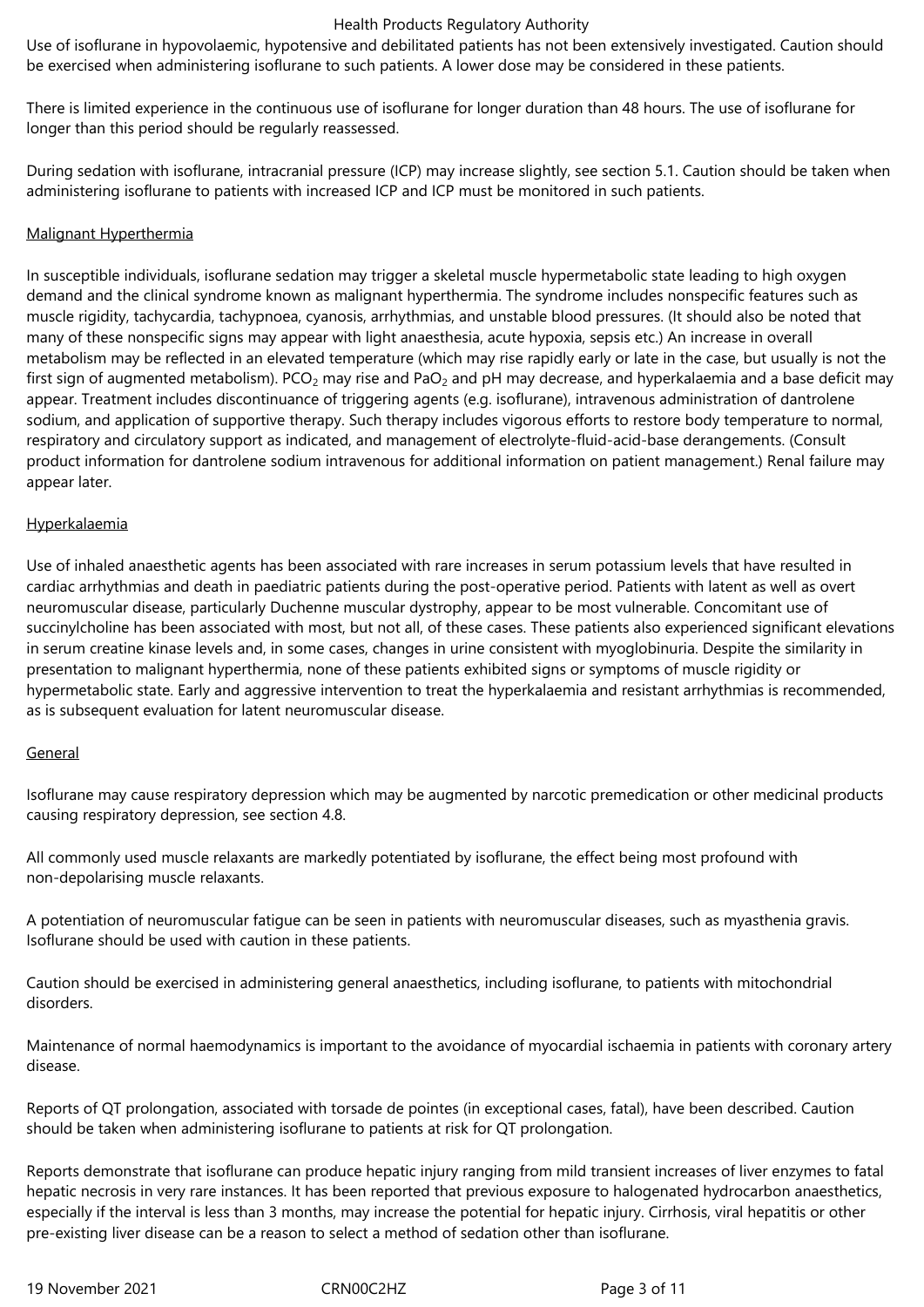## Health Products Regulatory Authority **4.5 Interaction with other medicinal products and other forms of interactions**

## Combinations advised against

#### *Non-selective monoamine oxidase (MAO) inhibitors:* Risk of crisis during sedation. Use of isoflurane should be avoided for 15 days after the last MAO-inhibitor intake.

## Combinations requiring precautions in using

## *Beta- sympathomimetic medicinal products such as isoprenaline and alpha- and beta-sympathomimetic medicinal products such as adrenaline and noradrenaline:*

These should be used with caution during sedation with isoflurane, due to a potential risk of ventricular arrhythmia. In a randomised controlled study of isoflurane vs. propofol for sedation in mechanically ventilated patients where more than 80 % of patients in both groups received noradrenaline, ventricular arrhythmia occurred in 1 of 150 isoflurane sedated patients.

*Indirect-acting sympathomimetics (amphetamines and their derivatives, psychostimulants, appetite suppressants, ephedrine and its derivatives):* 

Risk of hypertension. Use of isoflurane should ideally be avoided for several days after intake of the last indirect-acting sympathomimetics.

## *Adrenaline, by subcutaneous or gingival injections:*

Risk of serious ventricular arrhythmia as a consequence of increased heart rate. Limited data suggest that subcutaneous infiltration of up to 0.25 mg (50 mL of 1:200,000 solution) adrenaline to an adult of 70 kg does not induce ventricular arrhythmias in the absence of coexisting myocardial hypoxia.

## *Beta-blockers:*

Cardiovascular compensation reactions may be impaired by beta-blockers.

## *Calcium antagonists, in particular dihydropyridine derivates:*

Isoflurane may lead to marked hypotension in patients treated with calcium antagonists. Caution should be exercised when calcium antagonists are used concomitantly with inhalation anaesthetics, including isoflurane, due to the risk of additive negative inotropic effect.

#### *Opioids, benzodiazepines and other sedative medicinal products:*

Opioids, benzodiazepines and other sedative medicinal products are associated with respiratory depression, and caution should be exercised when concomitantly administered with isoflurane.

#### *Muscle relaxants:*

All commonly used muscle relaxants are markedly potentiated by isoflurane, the effect being most profound with non-depolarising medicinal products. Neostigmine will antagonise the effect of non-depolarising relaxants but has no effect on muscle relaxation due to isoflurane itself.

*Isoniazide:*

Use of isoflurane and isoniazide can lead to potentiation of the hepatotoxic effects.

## **4.6 Fertility, pregnancy and lactation**

## **Pregnancy**

There are no, or a limited amount of, data from the use of isoflurane in pregnant women. Studies in animals have shown reproductive toxicity, see section 5.3. Isoflurane, has relaxant effects on the uterus with the potential risk for uterine bleeding. Isoflurane should only be used during pregnancy if the benefit outweighs the potential risk.

#### Breast-feeding

It is unknown whether isoflurane/metabolites are excreted in human milk. Because many active substances are excreted in human milk, caution should be exercised when isoflurane is administered to a breast-feeding woman.

## **Fertility**

19 November 2021 CRN00C2HZ Page 4 of 11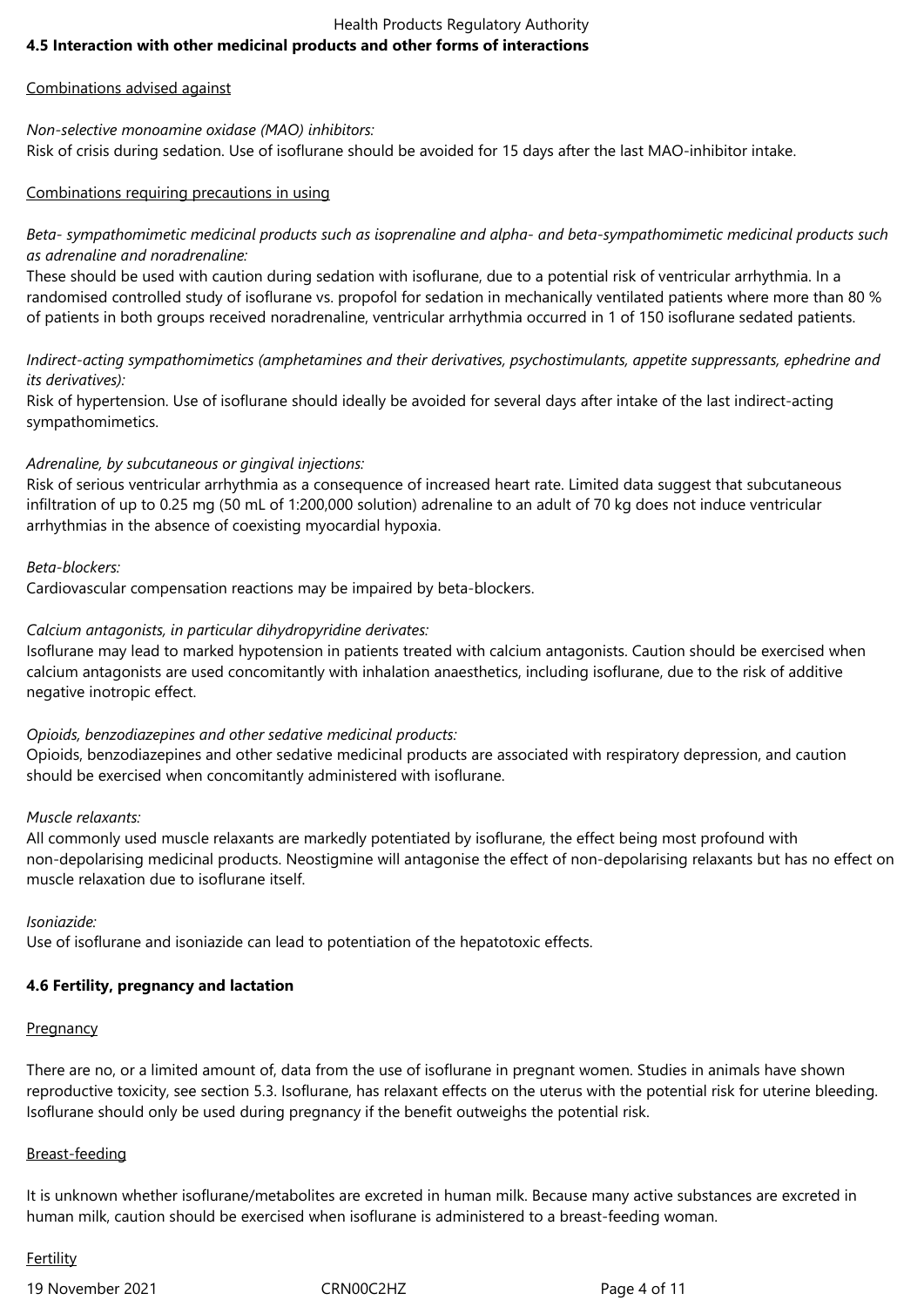No fertility data from human use is available. Studies in animals showed no effects on either male or female fertility, see section 5.3.

## **4.7 Effects on ability to drive and use machines**

This medicinal product can have influence on driving and using machines. The patient should not drive or use machines for at least 24 hours after sedation with isoflurane. Changes in behaviour and intellectual function may persist for up to 6 days after use of isoflurane as an anaesthetic. This must be taken into account when patients resume normal daily activities, including driving or operating heavy machinery.

## **4.8 Undesirable effects**

## Summary of the safety profile

Adverse reactions encountered during the administration of isoflurane are in general dose dependent extensions of pharmaco-physiologic effects and include respiratory depression, hypotension and arrhythmias. Potential serious undesirable effects include malignant hyperthermia, anaphylactic reactions and liver adverse reactions (see sections 4.4 and 4.8).

Cardiac arrest has been observed with general inhalation anaesthetic agents including isoflurane.

## Tabulated lists of adverse reactions

Frequencies have been categorised according to the following convention: very common (≥1/10), common (≥1/100 to <1/10), uncommon (≥1/1,000 to <1/100), rare (≥1/10,000 to < 1/1,000), very rare (<1/10,000), not known (cannot be estimated from the available data).

Table 1 displays adverse reactions reported from post-marketing experience of the administration of inhaled isoflurane for general anaesthesia. Frequencies cannot be estimated from the available data, therefore frequencies are categorised "not known".

| Table 1. Summary of Most Frequent Adverse Drug Reactions |                  |                                     |  |  |
|----------------------------------------------------------|------------------|-------------------------------------|--|--|
| <b>System Organ Class (SOC)</b>                          | <b>Frequency</b> | <b>Adverse Reactions</b>            |  |  |
| Immune system disorders                                  | Not known        | Anaphylactic reaction <sup>1</sup>  |  |  |
|                                                          | Not known        | Hypersensitivity <sup>1</sup>       |  |  |
| Metabolism and nutrition disorders                       | Not known        | Hyperkalaemia <sup>2</sup>          |  |  |
|                                                          | Not known        | Blood glucose increased             |  |  |
| Psychiatric disorders                                    | Not known        | Agitation                           |  |  |
|                                                          | Not known        | Delirium                            |  |  |
|                                                          | Not known        | Mood altered                        |  |  |
| Nervous system disorders                                 | Not known        | Convulsion                          |  |  |
|                                                          | Not known        | Mental impairment                   |  |  |
|                                                          | Not known        | Arrhythmia                          |  |  |
| Cardiac disorders                                        | Not known        | Bradycardia                         |  |  |
|                                                          | Not known        | Cardiac arrest                      |  |  |
|                                                          | Not known        | Electrocardiogram QT prolonged      |  |  |
|                                                          | Not known        | Tachycardia                         |  |  |
|                                                          | Not known        | Torsade de pointes                  |  |  |
| Vascular disorders                                       | Not known        | Hypotension <sup>2</sup>            |  |  |
| Respiratory, thoracic and mediastinal disorders          | Not known        | Bronchospasm                        |  |  |
|                                                          | Not known        | Dyspnoea <sup>1</sup>               |  |  |
|                                                          | Not known        | Wheezing $1$                        |  |  |
|                                                          | Not known        | Respiratory depression <sup>2</sup> |  |  |
|                                                          | Not known        | Laryngospasm                        |  |  |
| Gastrointestinal disorders                               | Not known        | <b>Ileus</b>                        |  |  |
|                                                          | Not known        | Vomiting                            |  |  |
|                                                          | Not known        | Nausea                              |  |  |
| Hepatobiliary disorders                                  | Not known        | Hepatic necrosis <sup>2</sup>       |  |  |
|                                                          | Not known        | Hepatocellular injury <sup>2</sup>  |  |  |
| 19 November 2021                                         | CRN00C2HZ        | Page 5 of 11                        |  |  |

## **Table 1. Summary of Most Frequent Adverse Drug Reactions**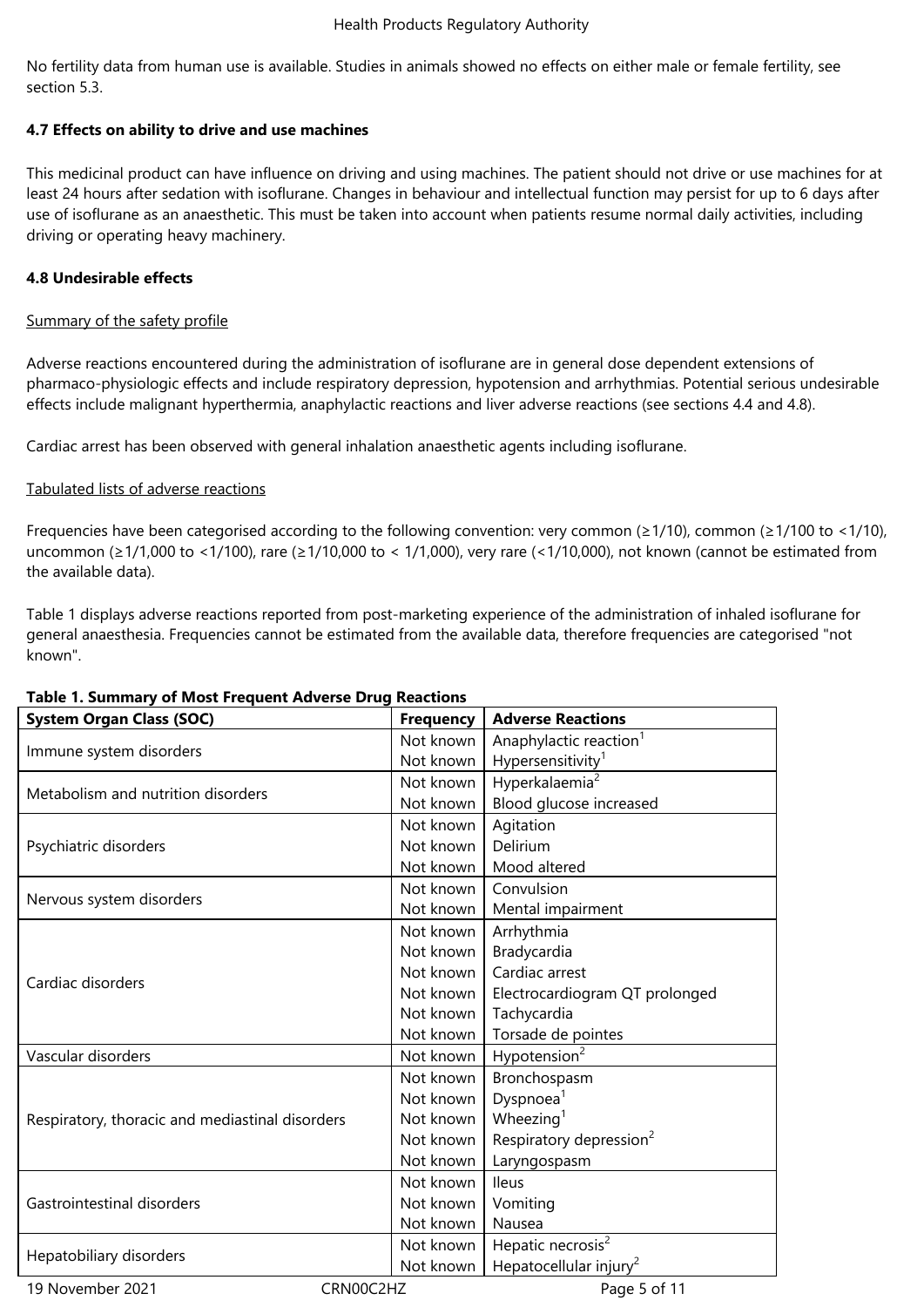| Health Products Regulatory Authority                 |                                                                                         |                                                                                                                                                                                                                                                                             |  |  |
|------------------------------------------------------|-----------------------------------------------------------------------------------------|-----------------------------------------------------------------------------------------------------------------------------------------------------------------------------------------------------------------------------------------------------------------------------|--|--|
|                                                      | Not known                                                                               | Blood bilirubin increased                                                                                                                                                                                                                                                   |  |  |
| Skin and subcutaneous tissue disorders               | Not known<br>Not known<br>Not known                                                     | Swelling face <sup>1</sup><br>Dermatitis contact <sup>1</sup><br>Rash <sup>1</sup>                                                                                                                                                                                          |  |  |
| Musculoskeletal and connective tissue disorders      | Not known<br>Not known                                                                  | Myoglobinuria<br>Rhabdomyolysis                                                                                                                                                                                                                                             |  |  |
| Renal and urinary disorders                          | Not known<br>Not known                                                                  | Blood creatinine increased<br>Blood urea decreased                                                                                                                                                                                                                          |  |  |
| General disorders and administration site conditions | Not known<br>Not known<br>Not known                                                     | Hyperthermia malignant <sup>2</sup><br>Chest discomfort $1$<br>Chills                                                                                                                                                                                                       |  |  |
| Investigations                                       | Not known<br>Not known<br>Not known<br>Not known<br>Not known<br>Not known<br>Not known | White blood cell count increased <sup>1</sup><br>Hepatic enzyme increased <sup>2</sup><br>Fluoride increased <sup>1</sup><br>Electroencephalogram abnormal<br>Blood cholesterol decreased<br>Blood alkaline phosphatase decreased<br>Blood creatine phosphokinase increased |  |  |

<sup>1</sup>See section 4.8 Description on selected adverse reactions <sup>2</sup>See section 4.4

The efficacy and safety of Sedaconda for sedation in mechanically ventilated patients using the delivery device Sedaconda ACD were evaluated in a randomised, controlled, open, multicentre clinical trial, SED001. A mixed cohort of surgical and medical patients requiring mechanical ventilation and sedation was included. Patients were randomised to isoflurane (n=150) or propofol (n=151) as the sole sedatives for up to 48±6 hours or to extubation. Table 2 shows the reporting frequency for adverse reactions in this study for patients sedated with Sedaconda.

## **Table 2. Frequency of adverse drug reactions during sedation with Sedaconda (n=150) in study SED001 excluding events reported by single patients**

| System organ class (SOC)                              | <b>Frequency</b> |
|-------------------------------------------------------|------------------|
| Preferred term                                        |                  |
| <b>Cardiac Disorders</b>                              |                  |
| Tachycardia                                           | Common           |
| Sinus Tachycardia                                     | Common           |
| <b>Psychiatric Disorders</b>                          |                  |
| Delirium                                              | Common           |
| Agitation                                             | Common           |
| <b>Vascular Disorders</b>                             |                  |
| Hypotension                                           | Common           |
| <b>Investigations</b>                                 |                  |
| Blood Creatine Phosphokinase Increased                | Common           |
| <b>Gastrointestinal Disorders</b>                     |                  |
| Nausea                                                | Common           |
| Vomiting                                              | Common           |
| <b>Injury, Poisoning and Procedural Complications</b> |                  |
| Postoperative Delirium                                | Common           |

Description of selected adverse reactions

## *White blood count*

Transient elevations in white blood count have been observed even in the absence of surgical stress.

## *Hypersensitivity*

Rare reports of hypersensitivity (including contact dermatitis, rash, dyspnoea, wheezing, chest discomfort, swelling face, or anaphylactic reaction) have been received, especially in association with long-term occupational exposure to inhaled anaesthetic agents, including isoflurane. These reactions have been confirmed by clinical testing (e.g. methacholine challenge).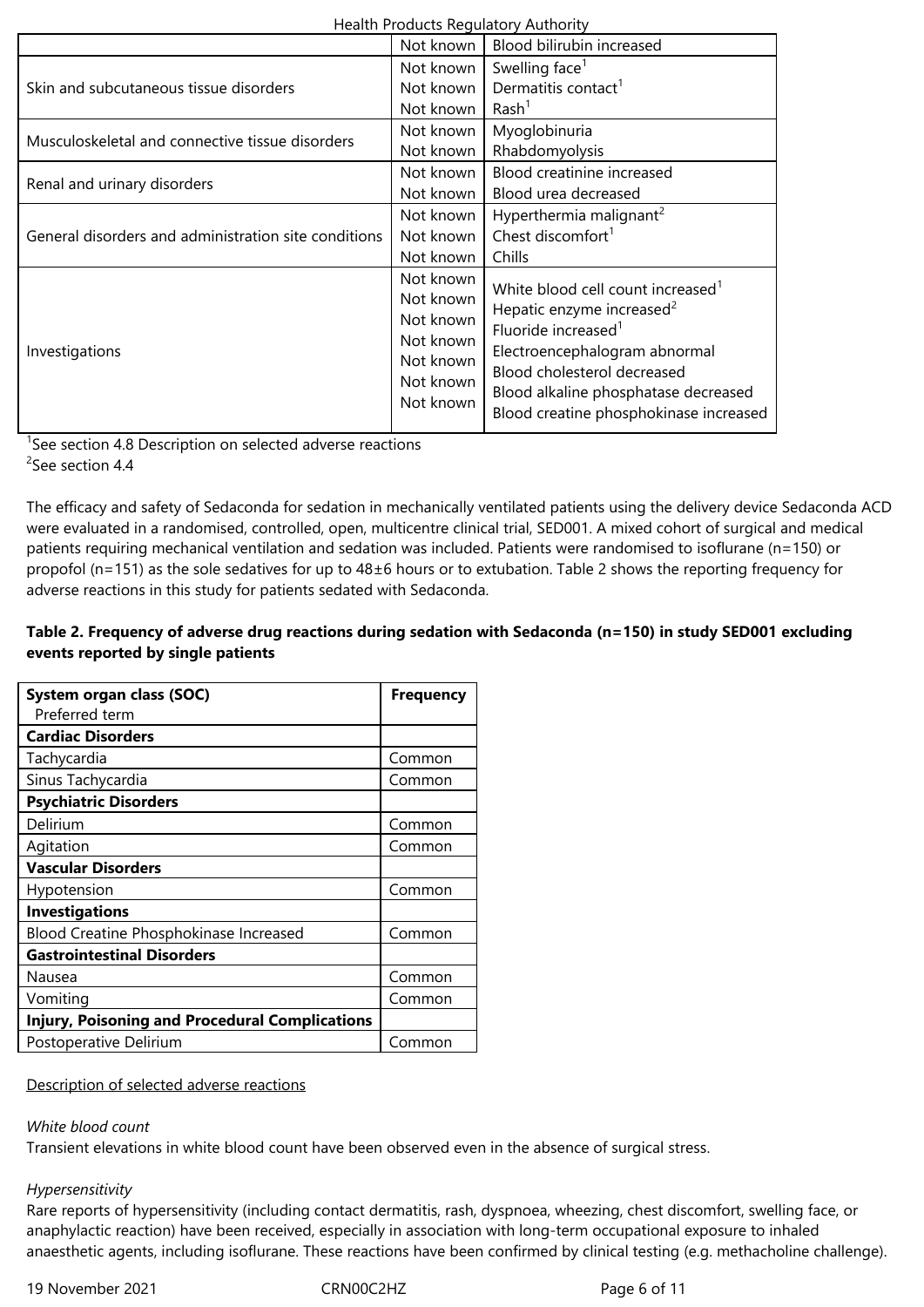## *Serum inorganic fluoride*

Slightly raised levels of serum inorganic fluoride may occur during and after isoflurane sedation, due to low degree of biodegradation of the medicinal product. There are no data indicating that these levels of serum inorganic fluoride observed cause renal toxicity (mean 25 micromol/L after 48 hours of isoflurane sedation in one study, in concordance with other studies with similar or longer exposures).

#### Special populations

#### *Neuromuscular disease*

Use of inhaled anaesthetic agents has been associated with rare increases in serum potassium levels that have resulted in cardiac arrhythmias and death in paediatric patients during the post-operative period. Patients with latent as well as overt neuromuscular disease, particularly Duchenne muscular dystrophy, appear to be most vulnerable (see section 4.4).

#### *Elderly*

Lower concentrations of isoflurane are normally required to maintain sedation in elderly patients (see section 4.2).

#### *Paediatric population*

Use of inhaled anaesthetic agents has been associated with rare increases in serum potassium levels that have resulted in cardiac arrhythmias and death in paediatric patients during the post-operative period, see section 4.4.

#### Reporting of suspected adverse reactions

Reporting suspected adverse reactions after authorisation of the medicinal product is important. It allows continued monitoring of the benefit/risk balance of the medicinal product. Healthcare professionals are asked to report any suspected adverse reactions via HPRA Pharmacovigilance. Website: www.hpra.ie.

#### **4.9 Overdose**

Higher concentrations of isoflurane may induce hypoten[sion and resp](http://www.hpra.ie/)iratory depression. Close monitoring of blood pressure and respiration is recommended. In severe overdose, removal of the Sedaconda ACD facilitates the fastest elimination. In less severe cases, the syringe pump is stopped until the isoflurane concentration has dropped. Supportive measures may be necessary to correct hypotension and respiratory depression resulting from excessively deep levels of sedation.

#### **5 PHARMACOLOGICAL PROPERTIES**

#### **5.1 Pharmacodynamic properties**

Pharmacotherapeutic group: Nervous system, anaesthetics general, halogenated hydrocarbons ATC code: N01AB06

#### Mechanism of action

Isoflurane has sedative and anaesthetic properties. Although the exact mechanism for the anaesthetic action is not fully understood, it is generally accepted that volatile anaesthetics alter neuronal function by modulating excitatory and inhibitory synaptic transmission. The anaesthetic action of isoflurane is thought to be mediated by multiple mechanisms, including agonistic effects on neurotransmitter-gated ion channels such as gamma-amino butyric acid (GABA) and glycine receptors and antagonistic effects on the N-methyl-D-aspartate (NMDA) receptors in the central nervous system to produce amnesia and sedation. Volatile anaesthetics in general also have sites of action within the spinal cord that contribute to skeletal muscle relaxation and inhibition of afferent nociceptive signalling.

#### Pharmacodynamic effects

In mechanically ventilated patients, isoflurane dose-dependently induces increasing depth of sedation at end-tidal concentrations of approximately 0.2 % to 1.0 %.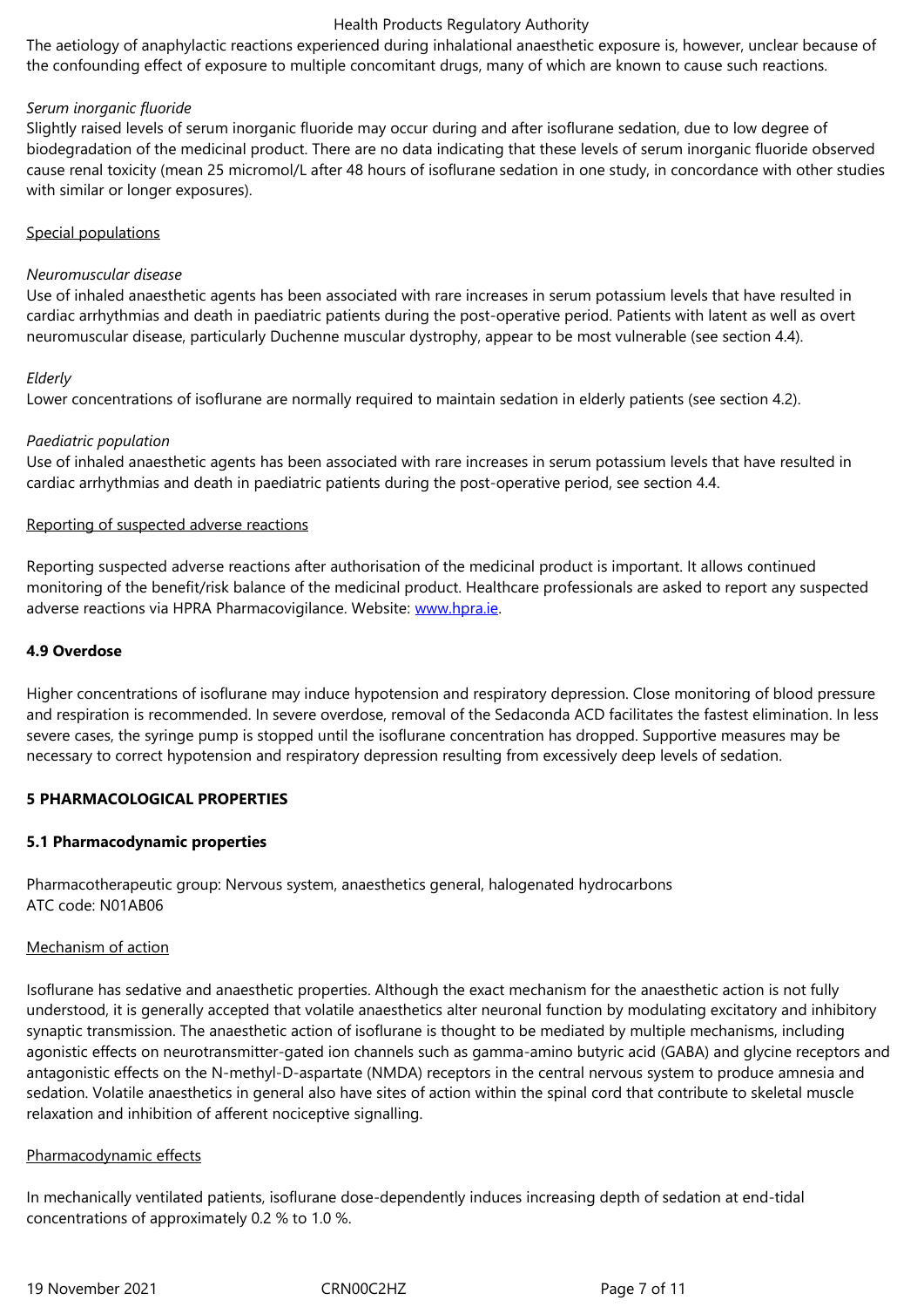Isoflurane has low solubility (blood/gas partition coefficient equals 1.4), permitting a rapid and predictable onset of and recovery from sedation. Return of wakefulness as time to return to RASS ≥0 (calm and alert) and cognitive recovery, assessed as the ability to follow verbal commands, typically occurs between 10 and 60 minutes after end of isoflurane administration.

Blood pressure is reduced in direct relation to increased isoflurane concentrations, primarily due to peripheral vasodilatation, see section 4.4.

Isoflurane at 0.6 % and higher end-tidal concentrations induces bronchodilation by reducing airway smooth muscle tone in patients refractory to β-agonists. The mechanism may involve nitric oxide and prostaglandins released by the endothelium.

Anti-epileptic effects have been observed at end-tidal concentrations of approximately 0.8-0.9 %.

Isoflurane has a cerebral vasodilatory effect, see section 4.4.

## Clinical efficacy and safety

The efficacy and safety of Sedaconda for sedation in mechanically ventilated patients using the delivery device Sedaconda ACD were evaluated in a randomised, controlled, open, multicentre clinical trial, SED001. A mixed cohort of surgical and medical patients with a mean (SD) Simplified Acute Physiology Score II (SAPS II) of 43.1 (±17.7) requiring mechanical ventilation and sedation with a target RASS of –1 to –4 was included. Patients were randomised to isoflurane (n=150) or propofol (n=151) as the sole sedatives for up to 48±6 hours or to extubation, whichever was first. IV opioids were given as needed according to the Behavioural Pain Scale (BPS). Patients still intubated at 48±6 hours were converted to standard of care.

## *Efficacy endpoints*

## *Sedation efficacy in SED001*

Sedaconda was demonstrated to be non-inferior to propofol in proportion of time at the target depth of sedation (RASS –1 to –4) (difference in proportions isoflurane versus propofol mean -0.452%, 95% CI -2.996 to 2.093). Patients were at the target sedation depth over 90 % of the time for both isoflurane and propofol. The mean RASS score for Day 1 and Day 2 of the respective treatment was comparable. For isoflurane treated patients, the mean (SD) pump rate was 0.4 ( $\pm$ 0.2) mL/hour per L minute ventilation. This rendered a mean (SD) end-tidal isoflurane concentration of 0.45 ( $\pm$ 0.2) %.

## *Emergence and time to extubation*

In SED001, median (IQR) time to emergence reaching RASS ≥0 (alert and calm) after ending sedation at 48 hours was 20 (10, 30) minutes in the isoflurane group and 30 (11, 120) minutes in the propofol group.

Time to extubation was short for the majority of patients in both treatment arms. Patients in the isoflurane group had a median (IQR) time to extubation of 30 (10, 136) minutes and patients in the propofol group had a median (IQR) time to extubation of 40 (18, 125) minutes. Within two hours, about 75 % of all patients were extubated.

#### *Opioid requirements and BPS scores in SED001*

More than 98 % of the patients received opioid analgesia during study sedation with the majority receiving sufentanil. Opioid requirements were significantly lower for the isoflurane group compared with the propofol group for the overall sedation period, p=0.004. The mean BPS scores remained low and were comparable between the two treatment arms with a median of 3.1 in each group.

#### Paediatric population

There are no paediatric efficacy data from controlled studies, but isoflurane has been used as a sedative in children. Experience in several small studies have reported doses for sedation similarly to studies in adults, between 0.3 and 0.9 % end-tidal isoflurane concentration.

In several studies reversible neurological dysfunction has been observed in children, primarily when sedated with isoflurane for>24 hours. Neurological dysfunction was generally not seen with isoflurane sedation for 12 hours or less. Neurological symptoms reported were ataxia, agitation, non-purposeful movements, hallucinations, and confusion lasting up to 72 hours. In one study all patients exhibiting neurologic dysfunction had received at least 70 MAC-hours of isoflurane. Symptoms disappeared within 2 hours of discontinuing isoflurane and responded to pharmacological treatment for opioid withdrawal.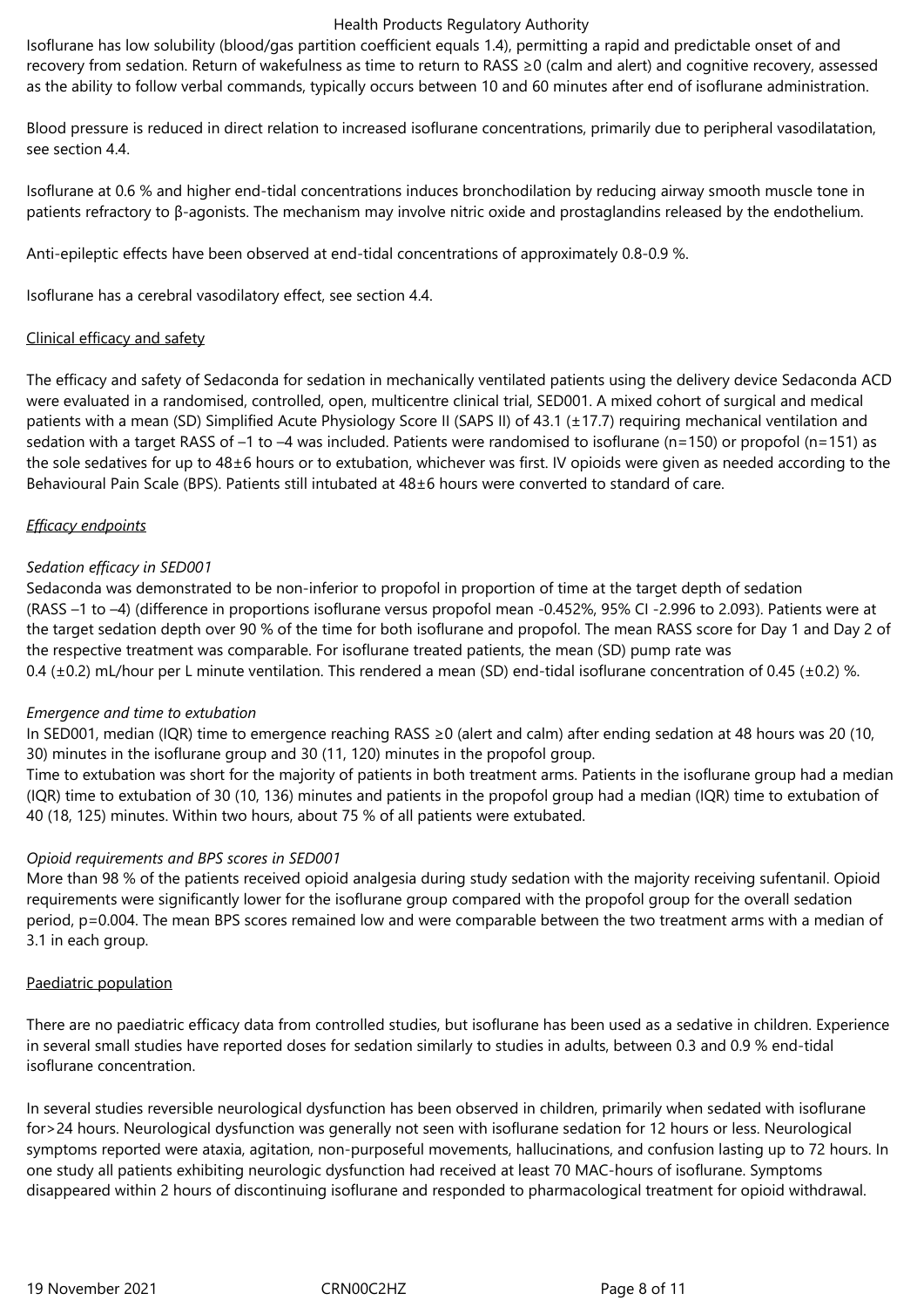The European Medicines Agency has deferred the obligation to submit the results of studies with Sedaconda in one or more subsets of the paediatric population in sedation of mechanically ventilated patients. See section 4.2 for information on paediatric use.

## **5.2 Pharmacokinetic properties**

## **Absorption**

Generally, uptake of volatile anaesthetic agents depends on their solubility, the patient's cardiac output and the alveolar to venous partial pressures. The alveolar uptake is rapid following inhalation of isoflurane.

## **Distribution**

Isoflurane is highly lipophilic and rapidly crosses biological membranes. The blood/gas coefficient is 1.4 and brain/blood coefficient 1.6. After rapid alveolar uptake at inhalation, blood-borne isoflurane reaches various organs, where the brain is the main target organ.

## Biotransformation

Isoflurane undergoes minimal biotransformation in man. Less than 0.2 % of the absorbed isoflurane is recovered as inactive urinary metabolites. Metabolism is mediated by CYP2E1 and begins with oxidation, leading to trifluoroacetic acid (TFA) and difluoromethanol. Difluoromethanol is further metabolised to fluoride ion. The average serum level of inorganic fluoride in patients administered isoflurane for sedation up to 48 hours is between 20 and 25 micromol/L. No signs of renal injury have been reported after isoflurane administration.

## Elimination

The elimination of isoflurane is almost exclusively in unchanged form via the airways. On average 95 % of isoflurane is eliminated via this route.

## Renal impairment

No pharmacokinetic studies have been performed in patients with renal impairment. However, since renal excretion of isoflurane is minimal, no effects on isoflurane exposure in patients with impaired renal function is anticipated (see section 4.2).

## Hepatic impairment

No pharmacokinetic studies have been performed in patients with hepatic impairment. However, since metabolism of isoflurane is minimal, no effects on isoflurane exposure in patients with impaired hepatic function is anticipated (see section 4.2 and 4.4).

#### **5.3 Preclinical safety data**

Published studies in animals (including primates) at doses resulting in light to moderate anaesthesia demonstrate that the use of anaesthetic agents during the period of rapid brain growth or synaptogenesis results in cell loss in the developing brain that can be associated with prolonged cognitive deficiencies. The clinical significance of these non-clinical findings is not known.

The effects on fertility was examined in male and female rats exposed to anaesthetic concentrations of isoflurane prior to mating. Isoflurane had no effects on either male or female fertility. Studies in female mice exposed to isoflurane before and during pregnancy and male mice exposed to isoflurane throughout spermatogenesis and during mating showed no adverse reproductive effects.

## **6 PHARMACEUTICAL PARTICULARS**

## **6.1 List of excipients**

None.